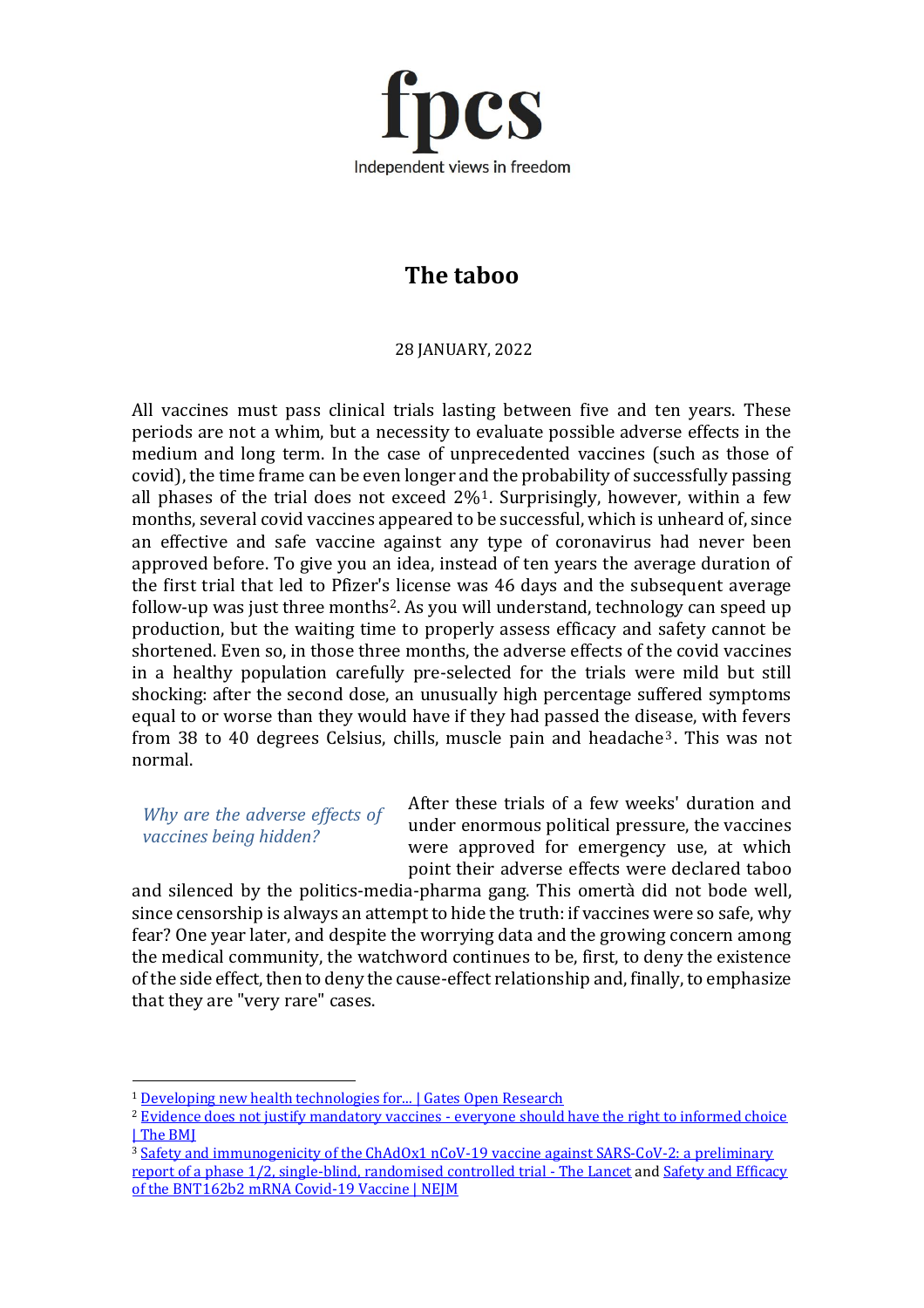

Needless to say, any serious adverse side effect of a vaccine will be statistically rare and vaccines that have been withdrawn from the market over time for safety reasons are no exception, because the level of tolerance to serious side effects in a vaccine must necessarily be very low. Why?

## *First, do no harm*

In medicine, both therapeutic treatments (which cure diseases) and prophylactic treatments (which prevent diseases) must be determined by the circumstances of each patient, for whom the potential benefits of treatment must outweigh its potential risks, since, as the Hippocratic oath states, the fundamental maxim for the physician is *primum non nocere*, i.e. "first, do no harm".

This principle must be applied with particular rigor when it comes to vaccines that involve injecting a drug into perfectly healthy individual to protect him only in the event of contracting a disease, and contracting it severely. Thus, the vaccinated person is obliged to take the risks inherent to the vaccine today with a 100% probability in exchange for potential future benefits. Therefore, no matter how low the probability of serious effects may be, it can never be accepted that a vaccine becomes a Russian roulette. Thus, in 1976, the USA stopped a flu vaccination program after 1 death per million vaccinated and 10 cases per million of Guillain-Barré syndrome4.

## *Alarming data*

Since its approval for emergency use, the clinical trial of covid vaccines lost its scientific character and the evidence on its safety came to depend, with its inherent limitations, on follow-ups of the official databases of different governments. In the USA, this database is the VAERS (Vaccine Adverse Event Reporting System), jointly managed by the CDC and the FDA, which has been collecting adverse effects since 1990 as an "early warning system to detect possible safety problems".

Well, its results on the potential danger of covid vaccines are extremely disturbing: almost 12,000 deaths have been reported after vaccination (58 cases per million of those fully vaccinated), 12,500 cases of life-threatening situations (60 cases per million) and 13,000 people have ended up with a permanent disability<sup>5</sup> (63 cases per million). The sum of the three concepts brings us close to one case per 5,000 vaccinated, an unprecedented ratio. But the most telling indication that something fishy is going on is that the number of deaths reported after vaccination in 2021 is far higher than the sum of deaths after vaccination for all vaccines over the previous 30 years, a like-for-like comparison of the same database with a relatively

<sup>4</sup> [Deaths following vaccination: What does the evidence show? -](https://www.ncbi.nlm.nih.gov/labs/pmc/articles/PMC4599698/) PMC (nih.gov)

<sup>&</sup>lt;sup>5</sup> [The Vaccine Adverse Event Reporting System \(VAERS\) Request \(cdc.gov\)](https://wonder.cdc.gov/vaers.html)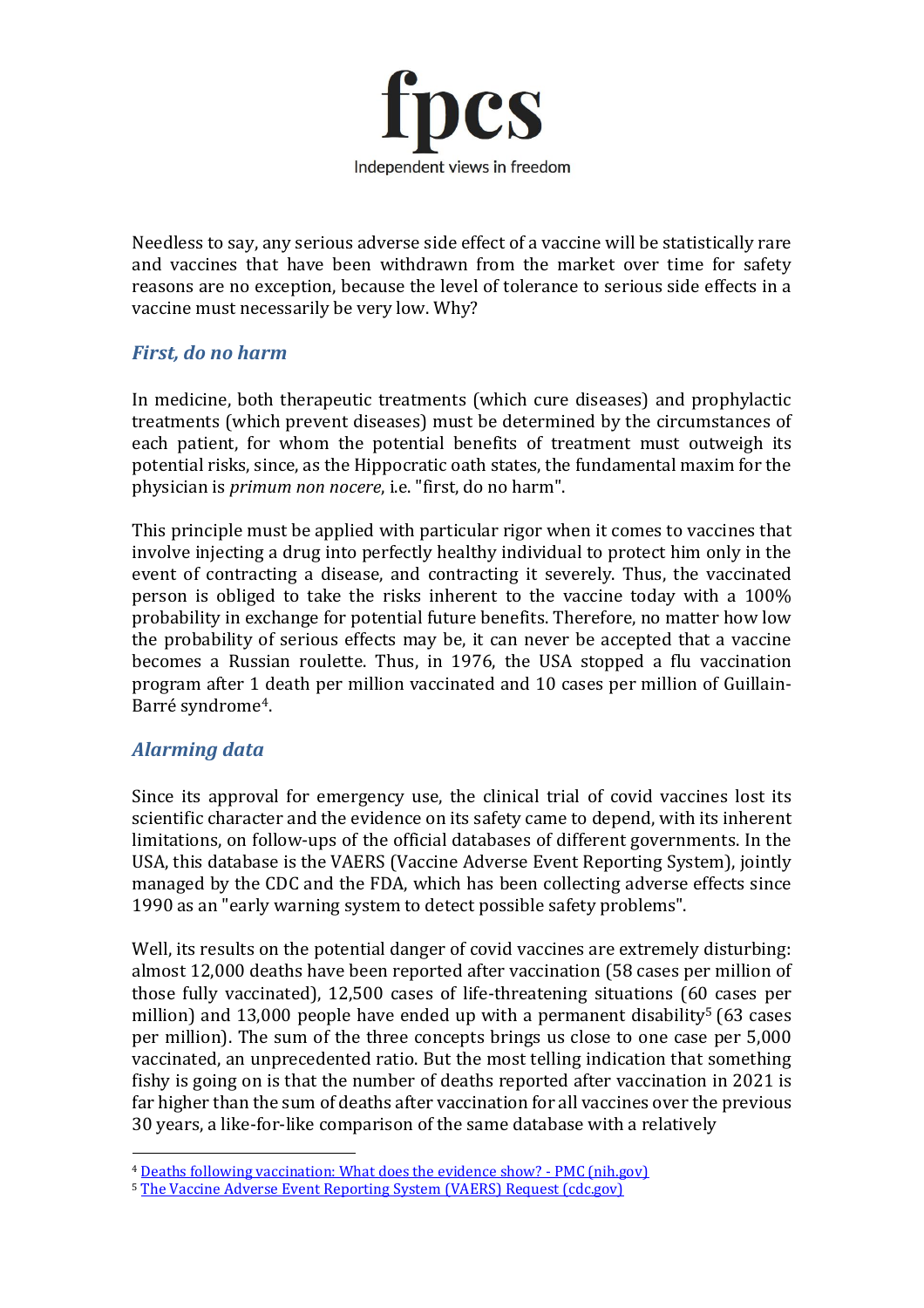

comparable number of doses given. Look closely at this chart, because a picture is worth a thousand words:



These alarming results are so at odds with the official narrative that for the first time VAERS has been the subject of an ad hoc debunking attempt under the criticism that it shows effects "after" vaccinating and not necessarily "because of" vaccinating. This distinction between correlation and causation is theoretically correct but misleading, since taken to the extreme it would disqualify the indicative validity of pharmacovigilance (why have VAERS, then?). Naturally there will be cases where there is no causal relationship, but it is well documented that historically VAERS has underestimated the incidence of adverse effects by an order of magnitude<sup>6</sup>. In fact, on its own website VAERS explains that, although "not designed to determine whether a vaccine caused a health problem, this database is especially useful for detecting unusual patterns of reported adverse effects." If this isn't unusual, please define "unusual". Finally, 33% of the deaths "after" being vaccinated by covid occurred less than seven days after the shot, and 51% died less than a month later7. This chronological relationship is another obvious indication of causality.

<sup>6</sup> [Improving Detection of and Response to Adverse Events -](https://www.ncbi.nlm.nih.gov/books/NBK232983/) Vaccine Safety Forum - NCBI Bookshelf [\(nih.gov\)](https://www.ncbi.nlm.nih.gov/books/NBK232983/)

<sup>7</sup> VAERS Ibid.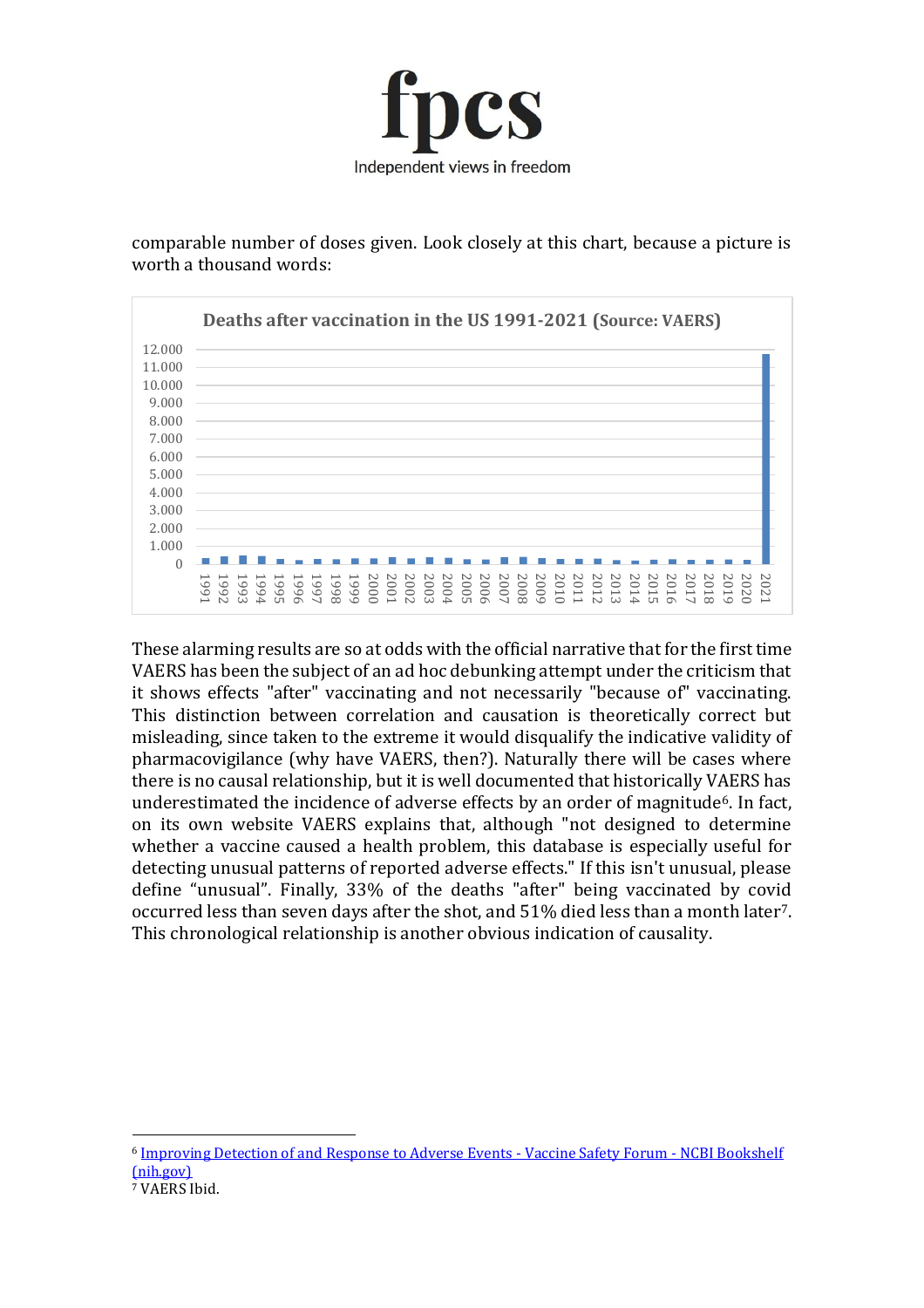

The Yellow Card in the UK corroborates these data. In addition to the sudden death of healthy people, regardless of age, a few days or weeks after vaccination, there are

*"In the US, 12,000 deaths have been reported following vaccination. Of these, one in three died less than seven days after inoculation.".*

the statistically rare but unacceptable serious ischemic and cardiovascular effects caused by vaccination: stroke <sup>8</sup> , thrombosis and thrombocytopenia <sup>9</sup> , pulmonary embolism, myocarditis <sup>10</sup> ,

pericarditis <sup>11</sup> , atrial fibrillation, angina pectoris, palpitations, tachycardia and arrhythmias. Myocarditis or inflammation of the heart in people under 40, as confirmed by several studies (Nature<sup>12</sup>, British Medical Journal<sup>13</sup>...), implies that damage has been caused gratuitously, given the mildness of covid for that age range. This unnecessary harm has been particularly immoral in the case of the vaccination of teenagers, for whom the mRNA vaccine would have multiplied the risk of myocarditis up to 133 times more than normal, according to a recent study published in the JAMA<sup>14</sup> (Journal of the American Medical Association). Remember that these myocarditis are potentially severe conditions and "of uncertain prognosis in the medium term," according to the British JCVI<sup>15</sup>. As the Yellow Card<sup>16</sup> specifies, there have also been bizarre menstrual disorders<sup>17</sup>, eye disorders<sup>18</sup>, dermatological, immune and neurological <sup>19</sup> adverse effects, such as cerebral venous sinus thrombosis<sup>20</sup>, Bell's facial palsy<sup>21</sup> and, more unusually, acute transverse myelitis<sup>22</sup>.

<sup>9</sup> Ischaemic stroke as a presenting feature of ChAdOx1 nCoV-19 vaccine-induced immune

[thrombotic thrombocytopenia | Journal of Neurology, Neurosurgery & Psychiatry \(bmj.com\)](https://jnnp.bmj.com/content/92/11/1247)

<sup>8</sup> [Risk of thrombocytopenia and thromboembolism after covid-19 vaccination and SARS-CoV-2](https://www.bmj.com/content/374/bmj.n1931)  [positive testing: self-controlled case series study | The BMJ](https://www.bmj.com/content/374/bmj.n1931)

<sup>10</sup> [Myocarditis Occurring After Immunization With mRNA-Based COVID-19 Vaccines | Cardiology |](https://jamanetwork.com/journals/jamacardiology/fullarticle/2781600)  [JAMA Cardiology | JAMA Network](https://jamanetwork.com/journals/jamacardiology/fullarticle/2781600)

<sup>&</sup>lt;sup>11</sup> Epidemiology of Acute Myocarditis/Pericarditis in Hong Kong Adolescents Following Comirnaty [Vaccination | Clinical Infectious Diseases | Oxford Academic \(oup.com\)](https://academic.oup.com/cid/advance-article-abstract/doi/10.1093/cid/ciab989/6445179)

<sup>&</sup>lt;sup>12</sup> Risks of myocarditis, pericarditis, and cardiac arrhythmias associated with COVID-19 vaccination [or SARS-CoV-2 infection | Nature Medicine](https://www.nature.com/articles/s41591-021-01630-0)

<sup>13</sup> [SARS-CoV-2 vaccination and myocarditis or myopericarditis: population based cohort study | The](https://www.bmj.com/content/375/bmj-2021-068665)  **BMI** 

<sup>&</sup>lt;sup>14</sup> Myocarditis Cases Reported After mRNA-Based COVID-19 Vaccination in the US From December [2020 to August 2021 | Cardiology | JAMA | JAMA Network](https://jamanetwork.com/journals/jama/fullarticle/2788346)

<sup>15</sup> [JCVI statement on COVID-19 vaccination of children aged 12 to 15 years: 3 September 2021 -](https://www.gov.uk/government/publications/jcvi-statement-september-2021-covid-19-vaccination-of-children-aged-12-to-15-years/jcvi-statement-on-covid-19-vaccination-of-children-aged-12-to-15-years-3-september-2021) [GOV.UK \(www.gov.uk\)](https://www.gov.uk/government/publications/jcvi-statement-september-2021-covid-19-vaccination-of-children-aged-12-to-15-years/jcvi-statement-on-covid-19-vaccination-of-children-aged-12-to-15-years-3-september-2021)

<sup>16</sup> Coronavirus vaccine - [weekly summary of Yellow Card reporting -](https://www.gov.uk/government/publications/coronavirus-covid-19-vaccine-adverse-reactions/coronavirus-vaccine-summary-of-yellow-card-reporting) GOV.UK (www.gov.uk)

<sup>17</sup> Menstrual changes after covid-19 vaccination | The BMI

<sup>&</sup>lt;sup>18</sup> Ocular inflammatory events following COVID-19 vaccination: a multinational case series | Journal [of Ophthalmic Inflammation and Infection | Full Text \(springeropen.com\)](https://joii-journal.springeropen.com/articles/10.1186/s12348-021-00275-x)

<sup>19</sup> [Spectrum of neurological complications following COVID-19 vaccination -](https://pubmed.ncbi.nlm.nih.gov/34719776/) PubMed (nih.gov)

<sup>20</sup> AstraZeneca's COVID[-19 vaccine: EMA finds possible link to very rare cases of unusual blood](https://www.ema.europa.eu/en/news/astrazenecas-covid-19-vaccine-ema-finds-possible-link-very-rare-cases-unusual-blood-clots-low-blood)  [clots with low blood platelets | European Medicines Agency \(europa.eu\)](https://www.ema.europa.eu/en/news/astrazenecas-covid-19-vaccine-ema-finds-possible-link-very-rare-cases-unusual-blood-clots-low-blood)

<sup>&</sup>lt;sup>21</sup> Reported orofacial adverse effects of COVID-19 vaccines: The knowns and the unknowns [\(nih.gov\)](https://www.ncbi.nlm.nih.gov/pmc/articles/PMC8013400/)

<sup>&</sup>lt;sup>22</sup> [Acute Transverse Myelitis Following COVID-19 Vaccination \(nih.gov\)](https://www.ncbi.nlm.nih.gov/pmc/articles/PMC8470728/)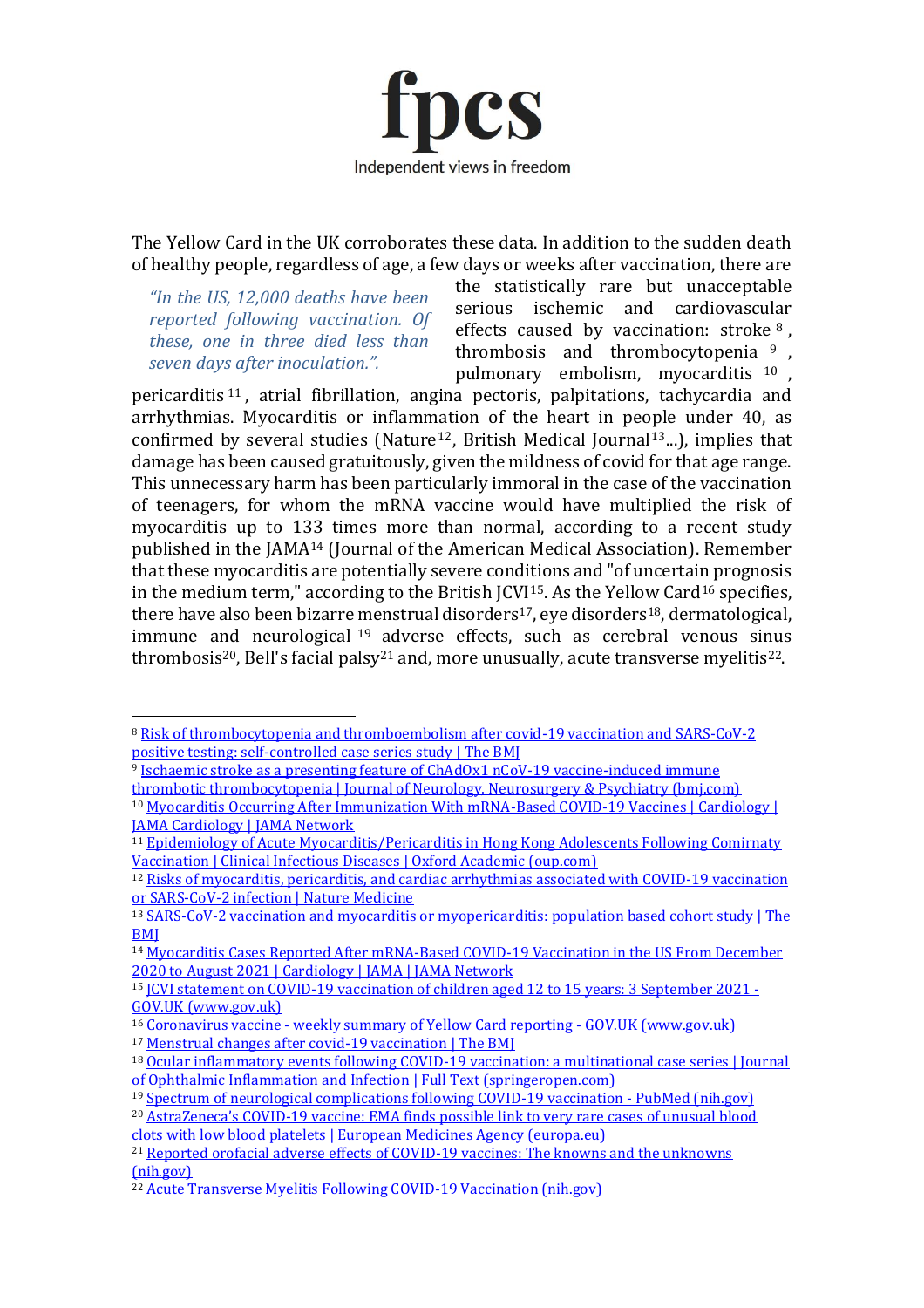

*I wonder if the Hippocratic oath of "first, do no harm" has ever been so flagrantly breached.*

These data are so disturbing that it is inescapable to study whether vaccines have any relation with the unexplained excess of non-covid mortality detected in the second half of 2021 in Western countries, a phenomenon that has experts baffled. One of them stated in the Financial Times that the data pointed to "cardiovascular diseases"23. Given that the main novelty in 2021 is the covid vaccination program, that the main adverse effect of vaccines seems to be cardiovascular, and that there are studies on the correlation between vaccination and subsequent short-term mortality24, is it not logical to investigate a possible relationship? Likewise, sudden cardiopathies in young professional athletes (soccer players, etc.) are compatible with vaccine adverse effects and should be investigated. Naturally, the media continue to defend the slogan: first they denied that there was an increase in cases and now they deny the relationship with vaccines and even link it to covid with the same rigor with which they could link it to climate change, and I wonder: if that were so, why were there no cases in 2020?

## *A public health scandal*

Despite the evidence of the lack of efficacy of these vaccines and the very clear indications of their lack of safety, politicians, journalists and Big Pharma remain stubborn. Like Groucho Marx, they shamelessly tell us: "Who are you going to believe, me or your own eyes?" They told us that vaccines were "95%" effective in preventing contagion and we only have to look around us: everyone vaccinated and everyone infected<sup>25</sup>. Then we were told that in reality they prevented neither contagion nor transmission (so what's the point of a covid passport?) but they did prevent severity and death and, according to the Spanish and British official data, roughly three out of four deaths from covid since autumn were fully vaccinated individuals26. Finally, we were told that they were extremely safe, and you can see the disaster looming in the horizon to which the data suggest. Fiasco after fiasco, the alliance of Big Pharma, unscrupulous politicians and ignorant and obedient journalists tries to hold up a crumbling house of cards. The latest tactic is to incite frequent "booster" doses (to "boost" the official narrative, of course) despite the Israeli evidence of their uselessness and the European Medicines Agency's warning about their debilitating effects on the immune system.

<sup>24</sup> [\(PDF\) COVID vaccination and age-stratified all-cause mortality risk \(researchgate.net\)](https://www.researchgate.net/publication/355581860_COVID_vaccination_and_age-stratified_all-cause_mortality_risk)

<sup>&</sup>lt;sup>23</sup> [UK enters wave of excess deaths not fully explained by Covid | Financial Times \(ft.com\)](https://www.ft.com/content/05e32f95-0e7e-4d2a-b408-6ec6035dea8e)

<sup>25</sup> [Everyone vaccinated and everyone infected -](https://www.fpcs.es/en/everyone-vaccinated-and-everyone-infected/) Fernando del Pino Calvo-Sotelo (fpcs.es)

<sup>&</sup>lt;sup>26</sup> Actualizacion 537 COVID-19.pdf (sanidad.gob.es) and previous ones